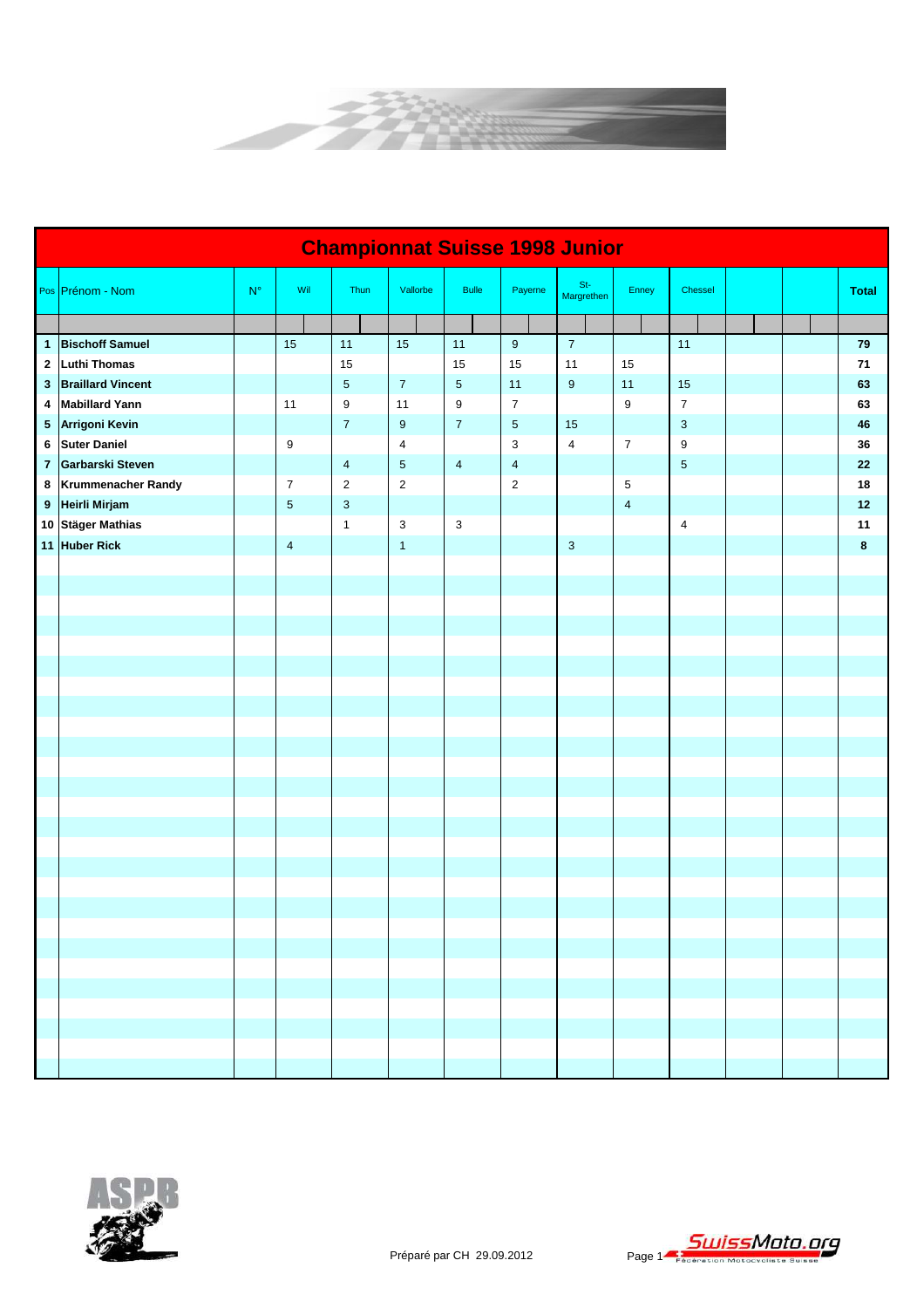

|                | <b>Championnat Suisse 1998 Dames</b> |                    |     |                         |                  |                  |                           |                     |                           |                         |  |  |                |  |
|----------------|--------------------------------------|--------------------|-----|-------------------------|------------------|------------------|---------------------------|---------------------|---------------------------|-------------------------|--|--|----------------|--|
|                | Pos Prénom - Nom                     | $\mathsf{N}^\circ$ | Wil | Thun                    | Vallorbe         | <b>Bulle</b>     | Payerne                   | $St-$<br>Margrethen | Enney                     | Chessel                 |  |  | <b>Total</b>   |  |
|                |                                      |                    |     |                         |                  |                  |                           |                     |                           |                         |  |  |                |  |
|                | 1 Putz Ingrid                        |                    |     | 15                      | 15               | 15               | 15                        | 15                  | 15                        | 11                      |  |  | 101            |  |
|                | 2 Putz Erika                         |                    | 5.5 | 11                      | 11               |                  | 9                         | 11                  | $\sqrt{4}$                | 15                      |  |  | 66.5           |  |
| 3              | <b>Marmai Christine</b>              |                    | 4.5 | $9\,$                   | $\overline{7}$   | 11               | 11                        |                     | $\boldsymbol{9}$          | $\boldsymbol{9}$        |  |  | 60.5           |  |
| 4              | <b>Mabillard Florie</b>              |                    |     | $\boldsymbol{7}$        | $\boldsymbol{9}$ | $\overline{7}$   | $\boldsymbol{7}$          | 9                   | 11                        | $\boldsymbol{7}$        |  |  | 57             |  |
|                | 5 Heierli Corinne                    |                    | 3.5 | $\overline{\mathbf{4}}$ | $\overline{4}$   | $\sqrt{5}$       | $\overline{\mathbf{4}}$   | $\sqrt{5}$          | $\sqrt{5}$                |                         |  |  | 30.5           |  |
| 6              | <b>Publioz Erika</b>                 |                    |     | $\mathbf 5$             | $\sqrt{5}$       | $\boldsymbol{9}$ |                           |                     |                           |                         |  |  | 19             |  |
| $\overline{7}$ | <b>Fracheboud Martine</b>            |                    |     |                         |                  |                  | $\sqrt{5}$                |                     | $\overline{7}$            | $\mathbf{3}$            |  |  | 15             |  |
|                | 8 Stump Angela                       |                    |     |                         |                  |                  |                           | $\boldsymbol{7}$    | $\mathbf{1}$              | 5                       |  |  | 13             |  |
|                | 9 Scalfo Virginie                    |                    |     |                         |                  |                  |                           |                     | $\ensuremath{\mathsf{3}}$ | $\overline{\mathbf{4}}$ |  |  | $\overline{7}$ |  |
|                | 10 Leu Sandra                        |                    |     |                         |                  |                  | $\ensuremath{\mathsf{3}}$ |                     | $\sqrt{2}$                |                         |  |  | 5              |  |
|                |                                      |                    |     |                         |                  |                  |                           |                     |                           |                         |  |  |                |  |
|                |                                      |                    |     |                         |                  |                  |                           |                     |                           |                         |  |  |                |  |
|                |                                      |                    |     |                         |                  |                  |                           |                     |                           |                         |  |  |                |  |
|                |                                      |                    |     |                         |                  |                  |                           |                     |                           |                         |  |  |                |  |
|                |                                      |                    |     |                         |                  |                  |                           |                     |                           |                         |  |  |                |  |
|                |                                      |                    |     |                         |                  |                  |                           |                     |                           |                         |  |  |                |  |
|                |                                      |                    |     |                         |                  |                  |                           |                     |                           |                         |  |  |                |  |
|                |                                      |                    |     |                         |                  |                  |                           |                     |                           |                         |  |  |                |  |
|                |                                      |                    |     |                         |                  |                  |                           |                     |                           |                         |  |  |                |  |
|                |                                      |                    |     |                         |                  |                  |                           |                     |                           |                         |  |  |                |  |
|                |                                      |                    |     |                         |                  |                  |                           |                     |                           |                         |  |  |                |  |
|                |                                      |                    |     |                         |                  |                  |                           |                     |                           |                         |  |  |                |  |
|                |                                      |                    |     |                         |                  |                  |                           |                     |                           |                         |  |  |                |  |
|                |                                      |                    |     |                         |                  |                  |                           |                     |                           |                         |  |  |                |  |
|                |                                      |                    |     |                         |                  |                  |                           |                     |                           |                         |  |  |                |  |
|                |                                      |                    |     |                         |                  |                  |                           |                     |                           |                         |  |  |                |  |
|                |                                      |                    |     |                         |                  |                  |                           |                     |                           |                         |  |  |                |  |
|                |                                      |                    |     |                         |                  |                  |                           |                     |                           |                         |  |  |                |  |
|                |                                      |                    |     |                         |                  |                  |                           |                     |                           |                         |  |  |                |  |
|                |                                      |                    |     |                         |                  |                  |                           |                     |                           |                         |  |  |                |  |
|                |                                      |                    |     |                         |                  |                  |                           |                     |                           |                         |  |  |                |  |
|                |                                      |                    |     |                         |                  |                  |                           |                     |                           |                         |  |  |                |  |
|                |                                      |                    |     |                         |                  |                  |                           |                     |                           |                         |  |  |                |  |
|                |                                      |                    |     |                         |                  |                  |                           |                     |                           |                         |  |  |                |  |
|                |                                      |                    |     |                         |                  |                  |                           |                     |                           |                         |  |  |                |  |
|                |                                      |                    |     |                         |                  |                  |                           |                     |                           |                         |  |  |                |  |
|                |                                      |                    |     |                         |                  |                  |                           |                     |                           |                         |  |  |                |  |

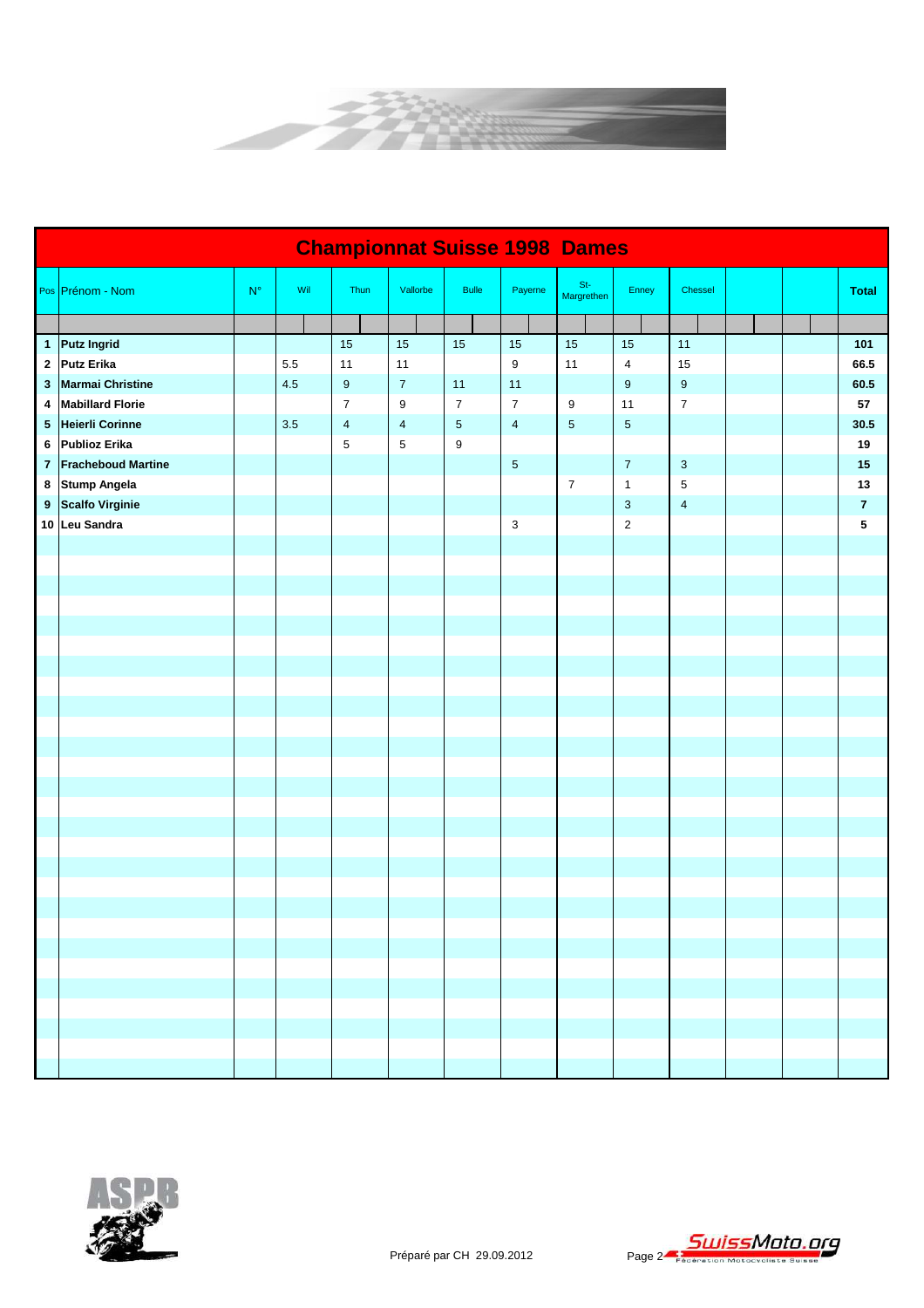

|                         | <b>Championnat Suisse 1998 Elite</b> |             |                  |  |                         |                         |                           |                |                     |                |                |  |                         |
|-------------------------|--------------------------------------|-------------|------------------|--|-------------------------|-------------------------|---------------------------|----------------|---------------------|----------------|----------------|--|-------------------------|
|                         | Pos Prénom - Nom                     | $N^{\circ}$ | Wil              |  | Thun                    | Vallorbe                | <b>Bulle</b>              | Payerne        | $St-$<br>Margrethen | Enney          | Chessel        |  | <b>Total</b>            |
|                         |                                      |             |                  |  |                         |                         |                           |                |                     |                |                |  |                         |
| 1                       | <b>Schmidlin Sandro</b>              |             | 15               |  | 15                      | 15                      | 15                        | 15             | 15                  |                | 15             |  | 105                     |
| 2                       | <b>Fitze Nicolas</b>                 |             | $\mathbf{1}$     |  | 11                      |                         | 9                         | 11             | 11                  | 15             | 9              |  | 67                      |
| 3                       | <b>Elmer Daniel</b>                  |             | $\boldsymbol{9}$ |  | $\overline{\mathbf{4}}$ | $\sqrt{5}$              |                           | $\mathbf{3}$   | $\overline{7}$      | $\overline{4}$ | $\overline{4}$ |  | 36                      |
| 4                       | <b>Pergoud Benoit</b>                |             | 11               |  | $\boldsymbol{9}$        | 9                       | $\overline{c}$            | 5              |                     |                |                |  | 36                      |
| 5                       | Morel Pierre-François                |             |                  |  |                         | 11                      | $\overline{5}$            | 9              |                     | $9\,$          |                |  | 34                      |
| 6                       | <b>Currat Damien</b>                 |             |                  |  |                         | $\overline{7}$          | 11                        |                |                     | $\mathbf{1}$   | $\overline{7}$ |  | 26                      |
| $\overline{\mathbf{r}}$ | <b>Blanc Claude</b>                  |             | $\mathbf{3}$     |  |                         |                         |                           | $\overline{2}$ | $\sqrt{5}$          | $\mathbf{3}$   | 11             |  | 24                      |
| 8                       | <b>Curtet Thierry</b>                |             | 4                |  | $\mathbf{2}$            | 3                       | $\overline{\mathbf{4}}$   | $\overline{7}$ |                     |                |                |  | 20                      |
| 9                       | <b>Guiges Stéphane</b>               |             |                  |  |                         |                         | $\boldsymbol{7}$          |                |                     | $\overline{7}$ |                |  | 14                      |
|                         | 10 Camuso Carmine                    |             | 5                |  | $\mathbf{3}$            | $\overline{\mathbf{4}}$ |                           |                |                     |                |                |  | 12                      |
|                         | 11 Plüss Dominique                   |             |                  |  |                         |                         |                           |                | $\boldsymbol{9}$    |                | $\mathbf{3}$   |  | 12                      |
|                         | 12 Steiner Richard                   |             | $\overline{7}$   |  | $\mathbf 5$             |                         |                           |                |                     |                |                |  | 12                      |
|                         | 13 Sommerhalder Alain                |             |                  |  |                         |                         |                           |                |                     | 11             |                |  | 11                      |
|                         | 14 Fischer Thomas                    |             |                  |  | $\boldsymbol{7}$        |                         |                           |                |                     |                |                |  | $\overline{\mathbf{r}}$ |
|                         | 15 Stump Daniel                      |             |                  |  |                         | $\overline{2}$          |                           | 4              |                     |                | $\mathbf{1}$   |  | $\overline{\mathbf{r}}$ |
|                         | 16 Gumy Olivier                      |             |                  |  |                         |                         |                           |                |                     |                | 5              |  | 5                       |
|                         | 17 Egli Laurent                      |             |                  |  |                         |                         |                           |                | $\overline{4}$      |                |                |  | 4                       |
|                         | 18 Frossard Frédéric                 |             |                  |  |                         |                         |                           |                |                     | $\overline{2}$ | $\overline{c}$ |  | Δ                       |
| 19                      | Stahli Alain                         |             |                  |  |                         |                         | $\ensuremath{\mathsf{3}}$ |                |                     |                |                |  | 3                       |
| 20                      | Lughi Gianni                         |             | $\overline{c}$   |  |                         |                         |                           |                |                     |                |                |  | 2                       |
| 21 <sub>1</sub>         | <b>Wildhaber Urs</b>                 |             |                  |  | $\mathbf{1}$            | $\mathbf{1}$            |                           |                |                     |                |                |  | $\mathbf{2}$            |
| 22                      | <b>Graf Kurt</b>                     |             |                  |  |                         |                         | $\mathbf{1}$              |                |                     |                |                |  | 1                       |
|                         | 23 Paschoud Raphaël                  |             |                  |  |                         |                         |                           | $\mathbf{1}$   |                     |                |                |  | 1                       |
|                         |                                      |             |                  |  |                         |                         |                           |                |                     |                |                |  |                         |
|                         |                                      |             |                  |  |                         |                         |                           |                |                     |                |                |  |                         |
|                         |                                      |             |                  |  |                         |                         |                           |                |                     |                |                |  |                         |
|                         |                                      |             |                  |  |                         |                         |                           |                |                     |                |                |  |                         |
|                         |                                      |             |                  |  |                         |                         |                           |                |                     |                |                |  |                         |
|                         |                                      |             |                  |  |                         |                         |                           |                |                     |                |                |  |                         |
|                         |                                      |             |                  |  |                         |                         |                           |                |                     |                |                |  |                         |
|                         |                                      |             |                  |  |                         |                         |                           |                |                     |                |                |  |                         |
|                         |                                      |             |                  |  |                         |                         |                           |                |                     |                |                |  |                         |
|                         |                                      |             |                  |  |                         |                         |                           |                |                     |                |                |  |                         |
|                         |                                      |             |                  |  |                         |                         |                           |                |                     |                |                |  |                         |
|                         |                                      |             |                  |  |                         |                         |                           |                |                     |                |                |  |                         |
|                         |                                      |             |                  |  |                         |                         |                           |                |                     |                |                |  |                         |
|                         |                                      |             |                  |  |                         |                         |                           |                |                     |                |                |  |                         |

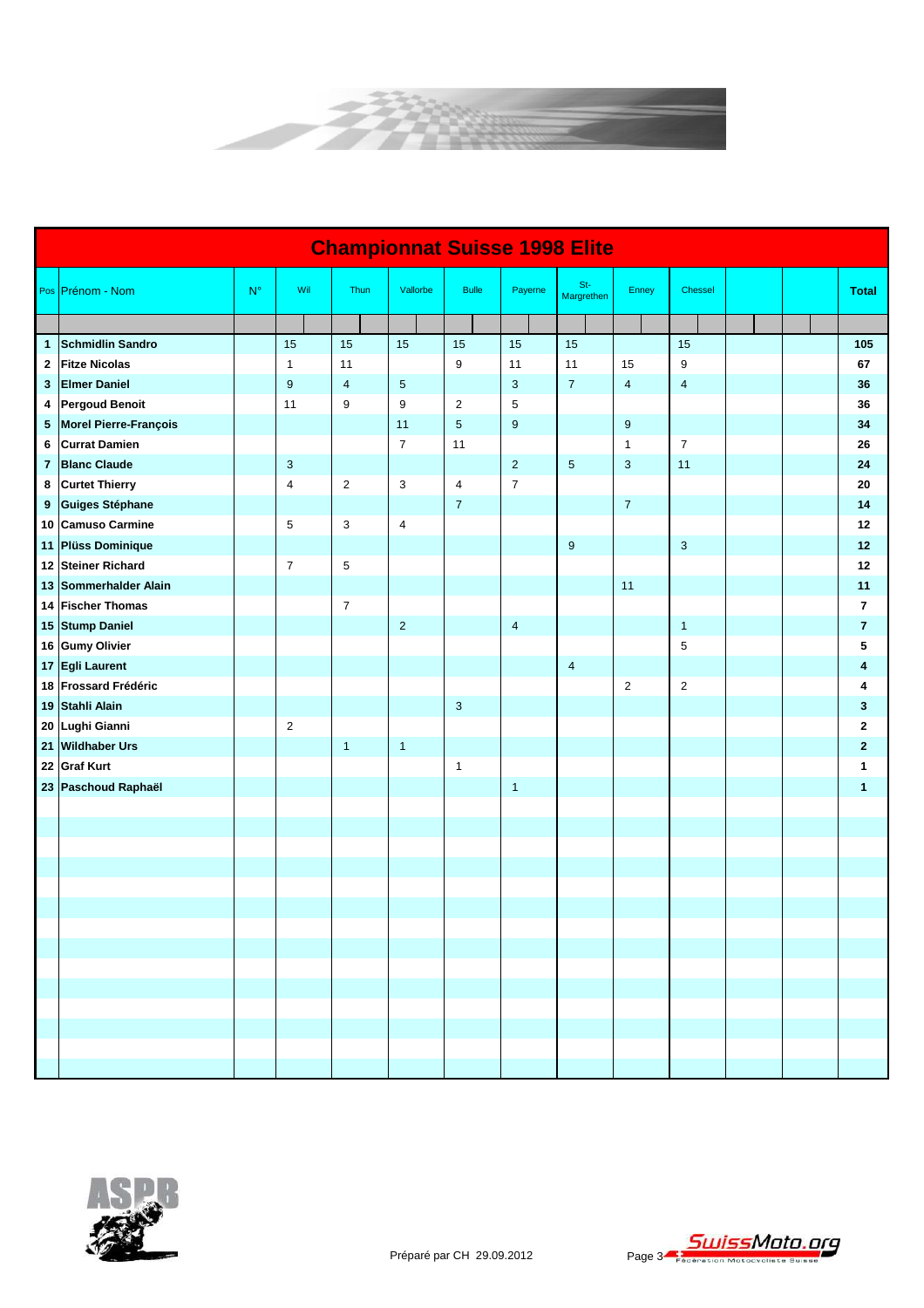

|                         | <b>Championnat Suisse 1998 Midi-Cup</b> |             |                         |                         |                         |                         |                         |                     |                  |                |  |  |                         |
|-------------------------|-----------------------------------------|-------------|-------------------------|-------------------------|-------------------------|-------------------------|-------------------------|---------------------|------------------|----------------|--|--|-------------------------|
|                         | Pos Prénom - Nom                        | $N^{\circ}$ | Wil                     | Thun                    | Vallorbe                | <b>Bulle</b>            | Payerne                 | $St-$<br>Margrethen | Enney            | Chessel        |  |  | <b>Total</b>            |
|                         |                                         |             |                         |                         |                         |                         |                         |                     |                  |                |  |  |                         |
| 1                       | Kummer Christian                        |             | 15                      |                         | $\overline{7}$          | $\overline{7}$          | 15                      | 15                  | 15               | 15             |  |  | 89                      |
| 2                       | <b>Surber Nathanael</b>                 |             |                         | 15                      | 11                      | 11                      | 9                       | 11                  | $\boldsymbol{9}$ | $\mathsf 3$    |  |  | 69                      |
| 3                       | <b>Steiner Richard</b>                  |             | $\boldsymbol{9}$        | $\overline{7}$          | $\sqrt{5}$              | $\boldsymbol{9}$        | 11                      | $\sqrt{5}$          |                  | $\overline{7}$ |  |  | 53                      |
| 4                       | <b>Chassot Nicolas</b>                  |             |                         | 9                       |                         | 15                      |                         |                     | 11               | 11             |  |  | 46                      |
| 5                       | <b>Heierli Mike</b>                     |             | $\overline{5}$          | $\overline{5}$          | 15                      |                         | $\overline{7}$          | $\overline{7}$      | $\overline{2}$   | $\overline{4}$ |  |  | 45                      |
| 6                       | Vallélian Daniel                        |             |                         | 11                      | 9                       | $\mathbf{1}$            |                         |                     | $\overline{7}$   |                |  |  | 28                      |
| $\overline{\mathbf{r}}$ | <b>Moser Beat</b>                       |             | $\overline{\mathbf{4}}$ | $\overline{2}$          | $\overline{2}$          |                         | 5                       | $\mathbf{1}$        | $\overline{4}$   |                |  |  | 18                      |
| 8                       | Schädler Heinz                          |             | 11                      |                         |                         | 5                       | $\overline{c}$          |                     |                  |                |  |  | 18                      |
| 9                       | <b>Boss Beat</b>                        |             | $\overline{7}$          | $\overline{\mathbf{4}}$ | $\epsilon$              | $\overline{\mathbf{4}}$ |                         |                     |                  |                |  |  | 15                      |
|                         | 10 Walser Mark                          |             |                         |                         |                         |                         |                         | $\boldsymbol{9}$    | $\,$ 5 $\,$      |                |  |  | 14                      |
|                         | 11 Rohner Sven                          |             |                         |                         | $\mathbf{1}$            |                         | $\overline{\mathbf{4}}$ | $\mathbf{3}$        | $\mathbf{3}$     |                |  |  | 11                      |
|                         | 12 Themel Daniel                        |             |                         |                         |                         |                         |                         |                     |                  | 9              |  |  | 9                       |
|                         | 13 Heierli Andy                         |             | 3                       | $\mathbf{1}$            | $\overline{\mathbf{4}}$ |                         |                         |                     |                  |                |  |  | 8                       |
|                         | 14 Delgrande Cédric                     |             | $\mathbf{1}$            |                         | 3                       |                         | 3                       |                     |                  |                |  |  | 7                       |
|                         | 15 Huber Kurt                           |             | $\overline{2}$          |                         |                         |                         |                         |                     |                  | 5 <sup>5</sup> |  |  | $\overline{\mathbf{r}}$ |
|                         | 16 Catalano Franco                      |             |                         |                         |                         |                         |                         | $\sqrt{4}$          |                  |                |  |  | 4                       |
|                         | 17 Meyer Stéphane                       |             |                         |                         |                         | $\overline{2}$          | $\mathbf{1}$            |                     |                  | $\mathbf{1}$   |  |  | 4                       |
|                         | 18 Haymoz Philippe                      |             |                         |                         |                         | 3                       |                         |                     |                  |                |  |  | 3                       |
|                         |                                         |             |                         |                         |                         |                         |                         |                     |                  |                |  |  |                         |
|                         |                                         |             |                         |                         |                         |                         |                         |                     |                  |                |  |  |                         |
|                         |                                         |             |                         |                         |                         |                         |                         |                     |                  |                |  |  |                         |
|                         |                                         |             |                         |                         |                         |                         |                         |                     |                  |                |  |  |                         |
|                         |                                         |             |                         |                         |                         |                         |                         |                     |                  |                |  |  |                         |
|                         |                                         |             |                         |                         |                         |                         |                         |                     |                  |                |  |  |                         |
|                         |                                         |             |                         |                         |                         |                         |                         |                     |                  |                |  |  |                         |
|                         |                                         |             |                         |                         |                         |                         |                         |                     |                  |                |  |  |                         |
|                         |                                         |             |                         |                         |                         |                         |                         |                     |                  |                |  |  |                         |
|                         |                                         |             |                         |                         |                         |                         |                         |                     |                  |                |  |  |                         |
|                         |                                         |             |                         |                         |                         |                         |                         |                     |                  |                |  |  |                         |
|                         |                                         |             |                         |                         |                         |                         |                         |                     |                  |                |  |  |                         |
|                         |                                         |             |                         |                         |                         |                         |                         |                     |                  |                |  |  |                         |
|                         |                                         |             |                         |                         |                         |                         |                         |                     |                  |                |  |  |                         |
|                         |                                         |             |                         |                         |                         |                         |                         |                     |                  |                |  |  |                         |
|                         |                                         |             |                         |                         |                         |                         |                         |                     |                  |                |  |  |                         |
|                         |                                         |             |                         |                         |                         |                         |                         |                     |                  |                |  |  |                         |
|                         |                                         |             |                         |                         |                         |                         |                         |                     |                  |                |  |  |                         |
|                         |                                         |             |                         |                         |                         |                         |                         |                     |                  |                |  |  |                         |

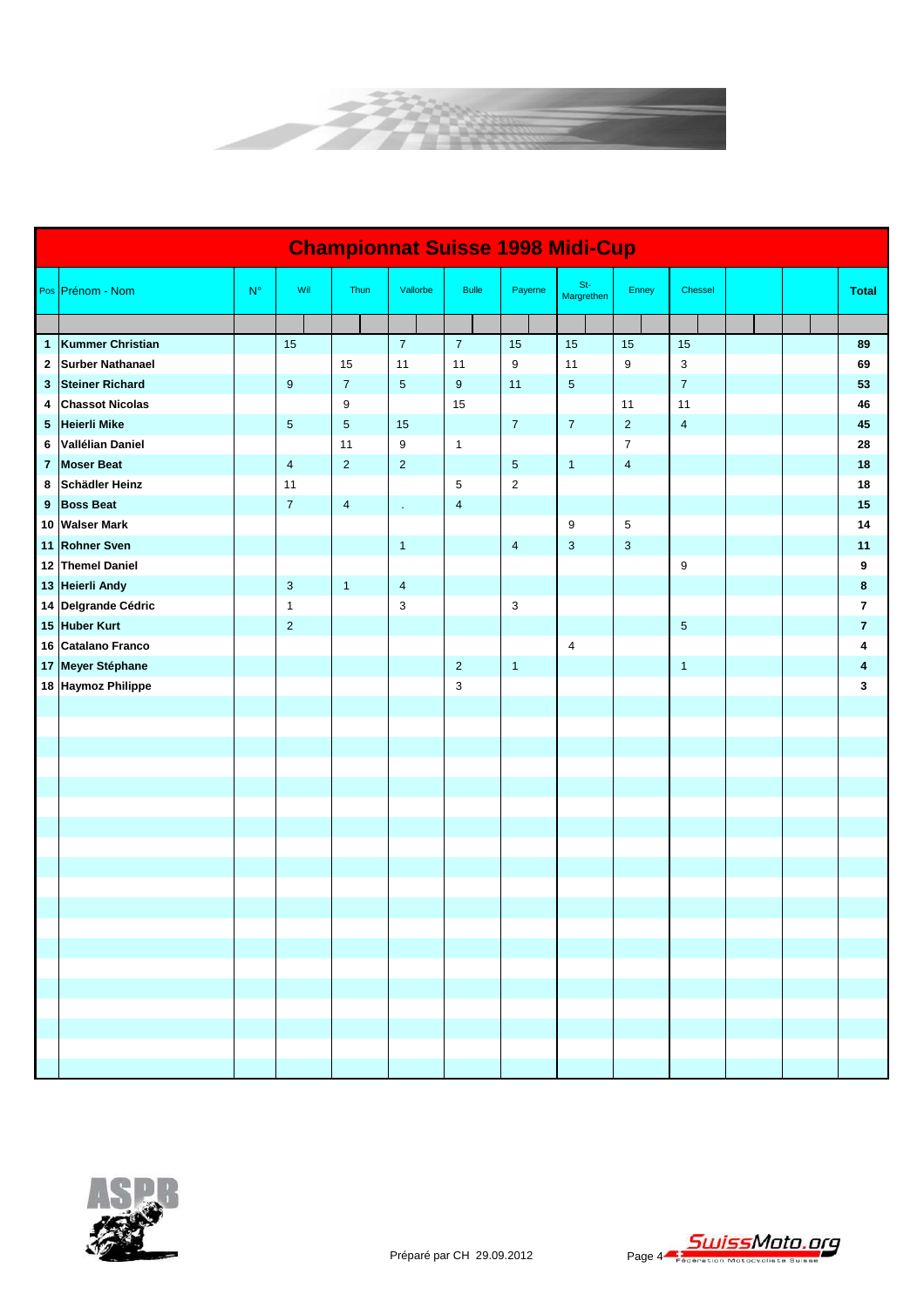

|                 | <b>Championnat Suisse 1998 F1 - Open</b> |             |                         |                  |                          |                  |                |                     |                         |                         |  |  |                |
|-----------------|------------------------------------------|-------------|-------------------------|------------------|--------------------------|------------------|----------------|---------------------|-------------------------|-------------------------|--|--|----------------|
|                 | Pos Prénom - Nom                         | $N^{\circ}$ | Wil                     | Thun             | Vallorbe                 | <b>Bulle</b>     | Payerne        | $St-$<br>Margrethen | Enney                   | Chessel                 |  |  | <b>Total</b>   |
|                 |                                          |             |                         |                  |                          |                  |                |                     |                         |                         |  |  |                |
|                 | 1 Surber Nathanael                       |             | 15                      | 15               | 15                       | 15               | 15             | 15                  |                         | 15                      |  |  | 105            |
|                 | 2 Kummer Christian                       |             | $\mathbf{1}$            | 11               |                          | $\boldsymbol{9}$ | 11             | 11                  | 15                      | 9                       |  |  | 67             |
| 3               | <b>Fitze Nicolas</b>                     |             | $\boldsymbol{9}$        | $\overline{4}$   | $\sqrt{5}$               |                  | 3              | $\overline{7}$      | $\overline{\mathbf{4}}$ | $\overline{\mathbf{4}}$ |  |  | 36             |
| 4               | <b>Sascha Martin</b>                     |             | 11                      | 9                | 9                        | $\sqrt{2}$       | 5              |                     |                         |                         |  |  | 36             |
| $5\phantom{.0}$ | <b>Muller Claude</b>                     |             |                         |                  | 11                       | $5\phantom{.0}$  | 9              |                     | $\boldsymbol{9}$        |                         |  |  | 34             |
| 6               | <b>Bischoff David</b>                    |             |                         |                  | $\overline{7}$           | 11               |                |                     | $\mathbf{1}$            | $\overline{7}$          |  |  | 26             |
| $\overline{7}$  | Kummer Ueli                              |             | 3                       |                  |                          |                  | $\overline{2}$ | $\sqrt{5}$          | 3                       | 11                      |  |  | 24             |
|                 | 8 Butikofer Christian                    |             | $\overline{\mathbf{4}}$ | $\overline{2}$   | 3                        | $\overline{4}$   | $\overline{7}$ |                     |                         |                         |  |  | 20             |
|                 | 9 Schönenberger Roger                    |             |                         |                  |                          | $\boldsymbol{7}$ |                |                     | $\bf 7$                 |                         |  |  | 14             |
|                 | 10 Nussbaumer Patrik                     |             | 5                       | 3                | $\overline{\mathcal{A}}$ |                  |                |                     |                         |                         |  |  | 12             |
|                 | 11 Catalano Franco                       |             |                         |                  |                          |                  |                | $9\,$               |                         | 3                       |  |  | 12             |
|                 | 12 Jordan Yves                           |             | $\overline{7}$          | 5                |                          |                  |                |                     |                         |                         |  |  | 12             |
|                 | 13 Broillet Patrick                      |             |                         |                  |                          |                  |                |                     | 11                      |                         |  |  | 11             |
|                 | 14 Janin Alain                           |             |                         | $\boldsymbol{7}$ |                          |                  |                |                     |                         |                         |  |  | $\overline{7}$ |
|                 |                                          |             |                         |                  |                          |                  |                |                     |                         |                         |  |  |                |
|                 |                                          |             |                         |                  |                          |                  |                |                     |                         |                         |  |  |                |
|                 |                                          |             |                         |                  |                          |                  |                |                     |                         |                         |  |  |                |
|                 |                                          |             |                         |                  |                          |                  |                |                     |                         |                         |  |  |                |
|                 |                                          |             |                         |                  |                          |                  |                |                     |                         |                         |  |  |                |
|                 |                                          |             |                         |                  |                          |                  |                |                     |                         |                         |  |  |                |
|                 |                                          |             |                         |                  |                          |                  |                |                     |                         |                         |  |  |                |
|                 |                                          |             |                         |                  |                          |                  |                |                     |                         |                         |  |  |                |
|                 |                                          |             |                         |                  |                          |                  |                |                     |                         |                         |  |  |                |
|                 |                                          |             |                         |                  |                          |                  |                |                     |                         |                         |  |  |                |
|                 |                                          |             |                         |                  |                          |                  |                |                     |                         |                         |  |  |                |
|                 |                                          |             |                         |                  |                          |                  |                |                     |                         |                         |  |  |                |
|                 |                                          |             |                         |                  |                          |                  |                |                     |                         |                         |  |  |                |
|                 |                                          |             |                         |                  |                          |                  |                |                     |                         |                         |  |  |                |
|                 |                                          |             |                         |                  |                          |                  |                |                     |                         |                         |  |  |                |
|                 |                                          |             |                         |                  |                          |                  |                |                     |                         |                         |  |  |                |
|                 |                                          |             |                         |                  |                          |                  |                |                     |                         |                         |  |  |                |
|                 |                                          |             |                         |                  |                          |                  |                |                     |                         |                         |  |  |                |
|                 |                                          |             |                         |                  |                          |                  |                |                     |                         |                         |  |  |                |
|                 |                                          |             |                         |                  |                          |                  |                |                     |                         |                         |  |  |                |
|                 |                                          |             |                         |                  |                          |                  |                |                     |                         |                         |  |  |                |
|                 |                                          |             |                         |                  |                          |                  |                |                     |                         |                         |  |  |                |